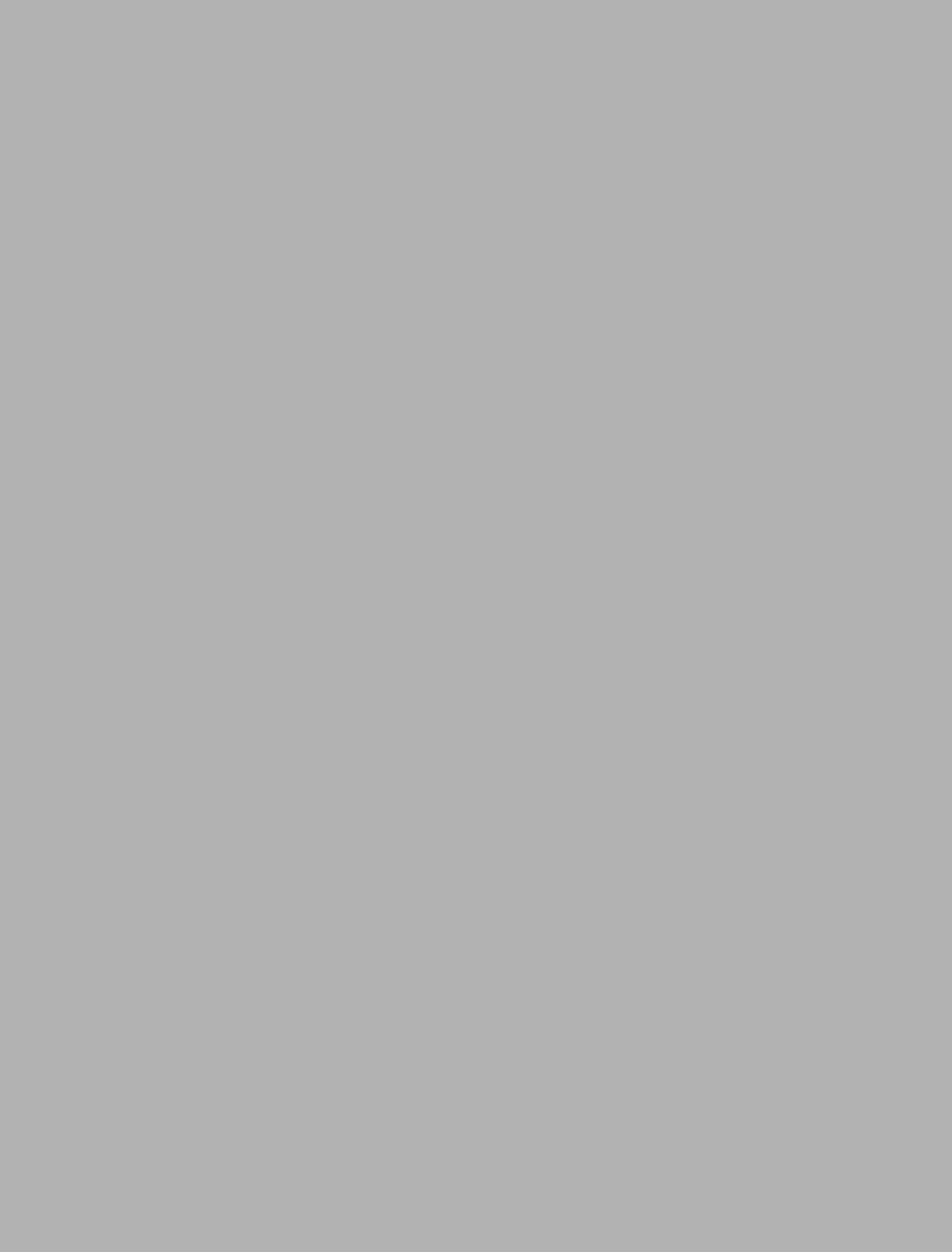# **APPENDIX**



# **The construct of Medicare price indexes**

This appendix presents detailed information on input price indexes (generally referred to as market baskets) used by the Centers for Medicare & Medicaid Services (CMS) to measure changes over time in the prices paid for inputs by specific classes of health care providers. It supplements the information in Chapter 2A and provides the data that underlie Table 2A-2.

Chapter 2A reviews and assesses the price indexes Medicare uses to measure changes in input prices for its prospective payment systems. CMS and the Congress use these indexes to update payment rates. In addition to discussing price indexes generally, Chapter 2A considers the treatment of labor costs, including wages and salaries and employee fringe benefits, in the price indexes used by CMS. These indexes rely heavily on measures of labor compensation from the general economy, as shown in Tables A-1 and A-2 in this appendix. However, measures from the general economy often do not reflect compensation changes in health care. The Commission believes that the use of measures from the general economy may cause the indexes to overestimate or underestimate input price change, resulting in payment updates that are too high or too low. The chapter includes a recommendation that CMS change the treatment of wages and employee benefits

in its input price measures to improve their accuracy in predicting changes in provider costs.

Each of CMS's five price indexes consists of categories of inputs used to produce health care services, price indexes used as proxies to represent the change in price in those categories, and percentage weights for the categories based on information about spending by providers on inputs. The categories account for spending on capital and operating inputs or just on operating inputs, depending on the input price index.

The input category names are those used by CMS in describing the indexes. The proxies are employment cost indexes, producer price indexes, and other measures used to represent the change in price of the inputs in the category. Each proxy is identified by the Bureau of Labor Statistics or CMS name for the specific series. The weights are estimates of the percentage of expenses accounted for by the input category for the specific provider type. They are generally based on data from the U.S. Department of Commerce or Medicare cost reports submitted by providers to CMS.

The tables in this appendix include information on input price indexes for prospective payment system (PPS)

hospitals, PPS-exempt hospitals, home health agencies, skilled nursing facilities, and physicians. The price indexes for PPS hospitals, PPS-exempt hospitals, and physicians exclude capital, although CMS maintains a separate capital market basket for updating PPS hospital capital payments. The home health and SNF market baskets, in contrast, include capital categories accounting for 2.64 percent and 9.88 percent, of their respective market basket wieghts.

For the market basket indexes that exclude capital, the weights shown in the first three tables (wages and salaries, employee benefits, and non-labor inputs) sum to 100 percent. For those indexes that include capital, the weights in the first three tables sum to less than 100 percent. In the last table, the weights sum to 100 percent for capital only.

Inputs are classified as labor, non-labor, or capital. Tables A-1 and A-2 present information on measures of prices for labor. The former focuses on wage and salary rates, and the latter focuses on employee benefits. Table A-3 presents information on non-labor inputs other than capital and Table A-4 concerns capital inputs. In combination, the four tables present complete information on the input price indexes used by CMS for the specified types of providers.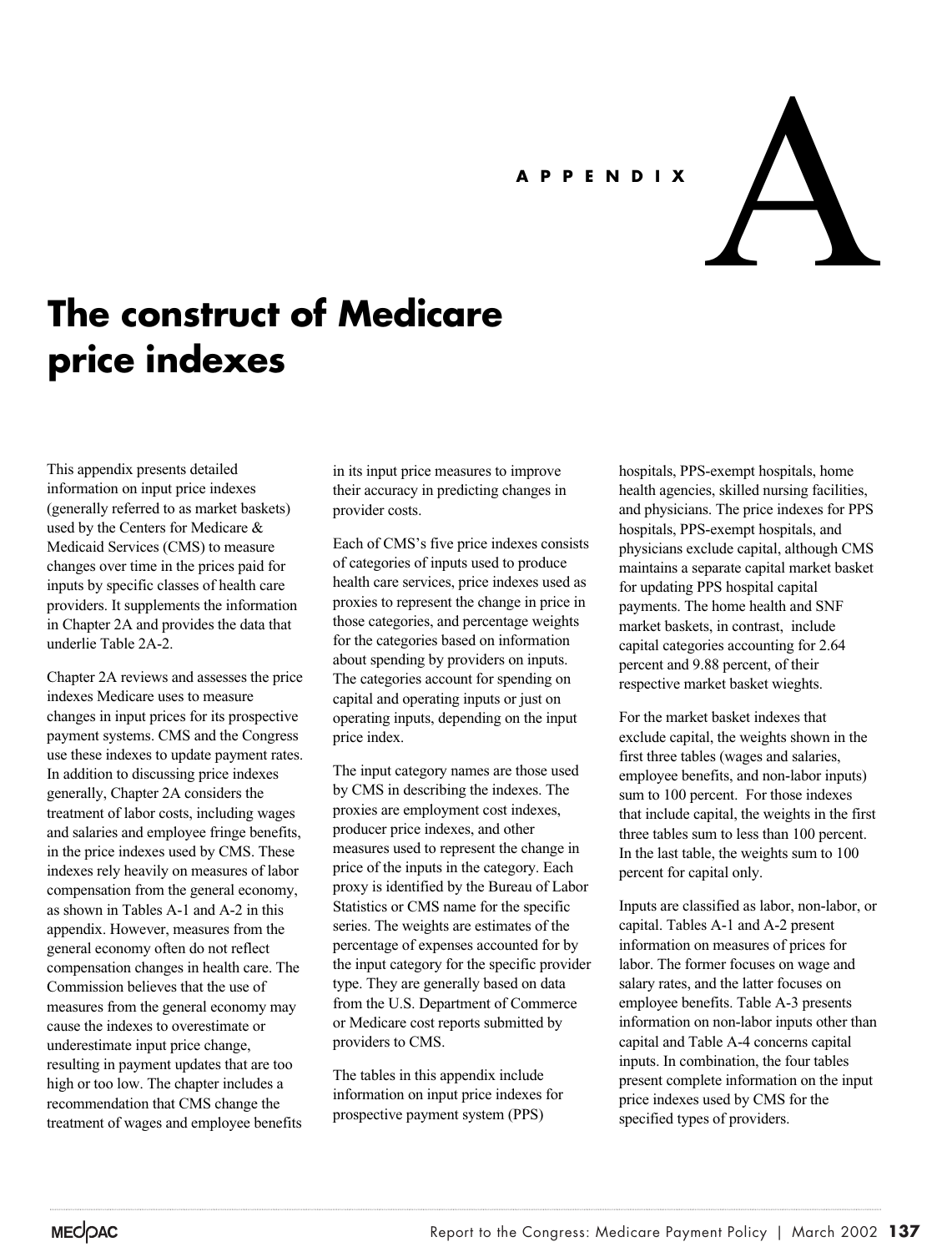

### **Input price measures: input categories, price proxies, and weights for wages and salaries**

**Weight**

| Proxy                                                                              | weight                  |                             |                |  |                      |  |
|------------------------------------------------------------------------------------|-------------------------|-----------------------------|----------------|--|----------------------|--|
|                                                                                    | <b>PPS</b><br>hospitals | PPS-<br>exempt<br>hospitals | Home<br>health |  | <b>SNF</b> Physician |  |
| Civilian hospital                                                                  | 16.51%                  | 17.14%                      | 14.64%         |  |                      |  |
| Professional, specialty,<br>and technical*                                         | 16.51                   | 17.14                       | 14.64          |  | 5.66%                |  |
| Managers*                                                                          | 4.80                    | 4.98                        | 3.31           |  | 2.41                 |  |
| Sales                                                                              | 0.20                    | 0.21                        |                |  |                      |  |
| $Clerical*$                                                                        | 6.22                    | 646                         | 9.52           |  | 3.83                 |  |
| Craft and repair                                                                   | 0.85                    | 0.88                        |                |  |                      |  |
| All other operators                                                                | 0.22                    | 0.23                        |                |  |                      |  |
| Transport operatives                                                               | 0.06                    | 0.06                        |                |  |                      |  |
| Nonfarm laborers                                                                   | 0.04                    | 0.04                        |                |  |                      |  |
| Service workers*                                                                   | 4.83                    | 5.01                        | 22.13          |  | 0.52                 |  |
| Private nursing homes                                                              |                         |                             |                |  |                      |  |
| Average hourly earnings,<br>nonfarm production<br>workers (proxy not<br>an $ECI^*$ |                         |                             |                |  | 44.20                |  |
| Total wages and salaries                                                           |                         |                             |                |  |                      |  |
|                                                                                    |                         |                             |                |  | 52.26%               |  |

Notes: Except as noted, all proxies are employment cost indexes (ECIs) for wages and salaries for the category. PPS (prospective payment system). SNF (skilled nursing facility). Columns may not add to totals because of rounding.

\*When used in the Medicare Economic Index, includes an adjustment for productivity. Proxy divided by the 10-year moving average of output per man-hour in the nonfarm business sector. Adjusted proxy  $= (1 +$ unadjusted change in  $prox$ / $(1 +$  change in productivity).

Source: MedPAC analysis of data from Global Insights, Inc., DRI-WEFA, and CMS.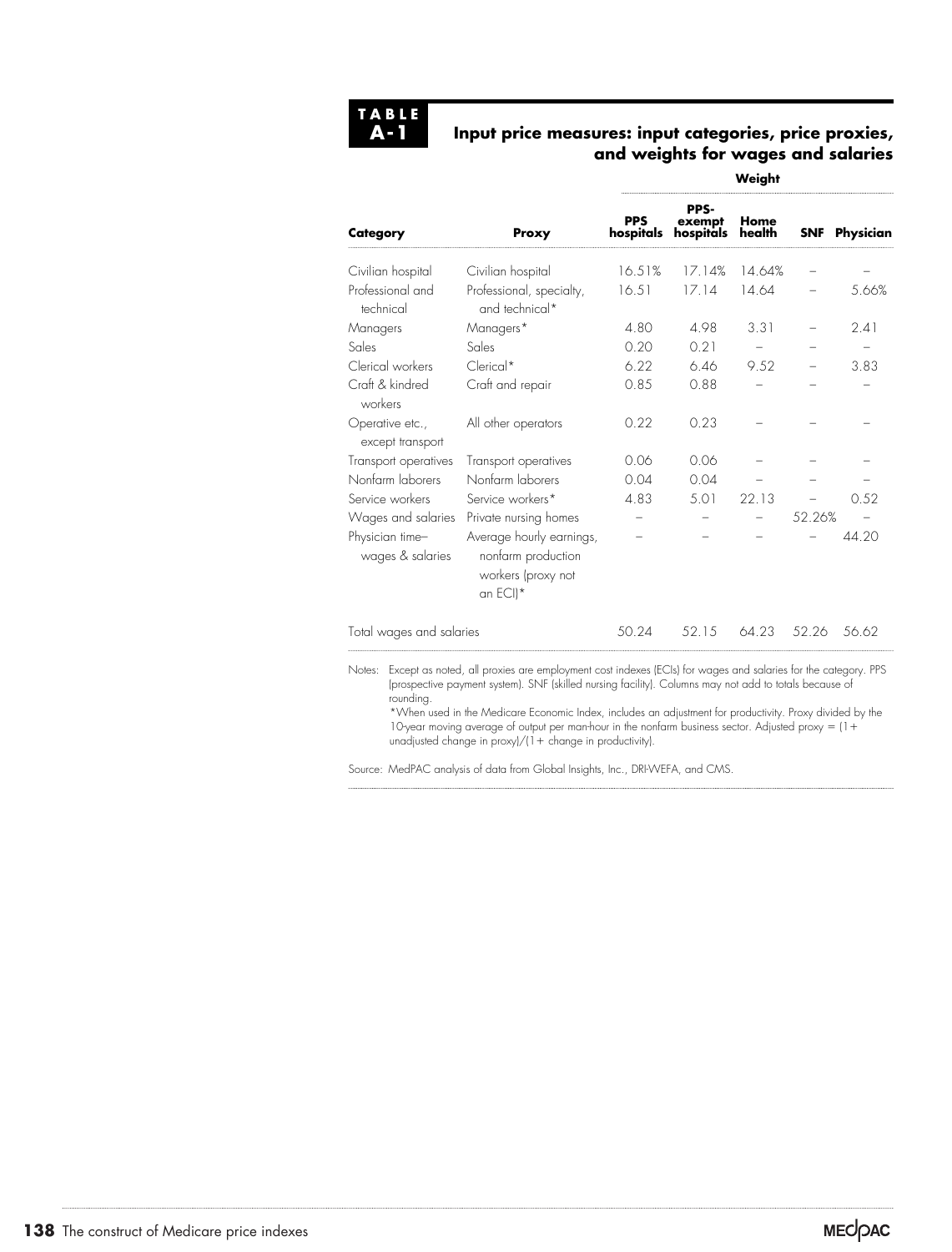# **Input price measures: input categories, price proxies, and weights for employee benefits**

| Category                                         | Proxy                                     | Weight                  |                             |                |            |           |  |
|--------------------------------------------------|-------------------------------------------|-------------------------|-----------------------------|----------------|------------|-----------|--|
|                                                  |                                           | <b>PPS</b><br>hospitals | PPS-<br>exempt<br>hospitals | Home<br>health | <b>SNF</b> | Physician |  |
| Civilian hospital                                | Civilian hospital                         | 3.66%                   | 3.79%                       | 2.97%          |            |           |  |
| Professional and<br>technical                    | Professional, specialty,<br>and technical | 3.66                    | 3.79                        | 2.97           |            |           |  |
| Managers                                         | Managers                                  | 1.07                    | 1.11                        | 0.69           |            |           |  |
| Sales                                            | Sales                                     | 0.05                    | 0.05                        |                |            |           |  |
| Clerical workers                                 | Clerical                                  | 1.39                    | 144                         | 2 13           |            |           |  |
| Craft & kindred<br>workers                       | Craft and repair                          | 0.19                    | 0.20                        |                |            |           |  |
| Operative etc.,<br>except transport              | All other operators                       | 0.05                    | 0.05                        |                |            |           |  |
| Transport operatives                             | Transport operatives                      | 0.01                    | 0.01                        |                |            |           |  |
| Nonfarm laborers                                 | Nonfarm laborers                          | 0.01                    | 0.01                        |                |            |           |  |
| Service workers                                  | Service workers                           | 1.07                    | 1.11                        | 4.69           |            |           |  |
| Physician time-<br>fringe benefits               | Private nonfarm<br>workers*               |                         |                             |                |            | 10.26%    |  |
| Nonphysician<br>compensation-<br>fringe benefits | White-collar workers*                     |                         |                             |                |            | 4.39      |  |
| Benefits-private<br>nursing homes                | Private nursing homes                     |                         |                             |                | 10.73%     |           |  |
| Total benefits                                   |                                           | 11.16                   | 11.57                       | 13.44          | 10.73      | 14.65     |  |

Notes: All proxies are employment cost indexes (ECIs) for employee benefits. PPS (prospective payment system). SNF (skilled nursing facility). Columns may not add to totals because of rounding.

\*When used in the Medicare Economic Index, includes an adjustment for productivity. Proxy divided by the 10-year moving average of output per man-hour in the nonfarm business sector. Adjusted proxy  $= (1 +$ unadjusted change in proxy)/ $(1 +$  change in productivity).

Source: MedPAC analysis of data from Global Insights, Inc., DRI-WEFA, and CMS.

 $\cdots$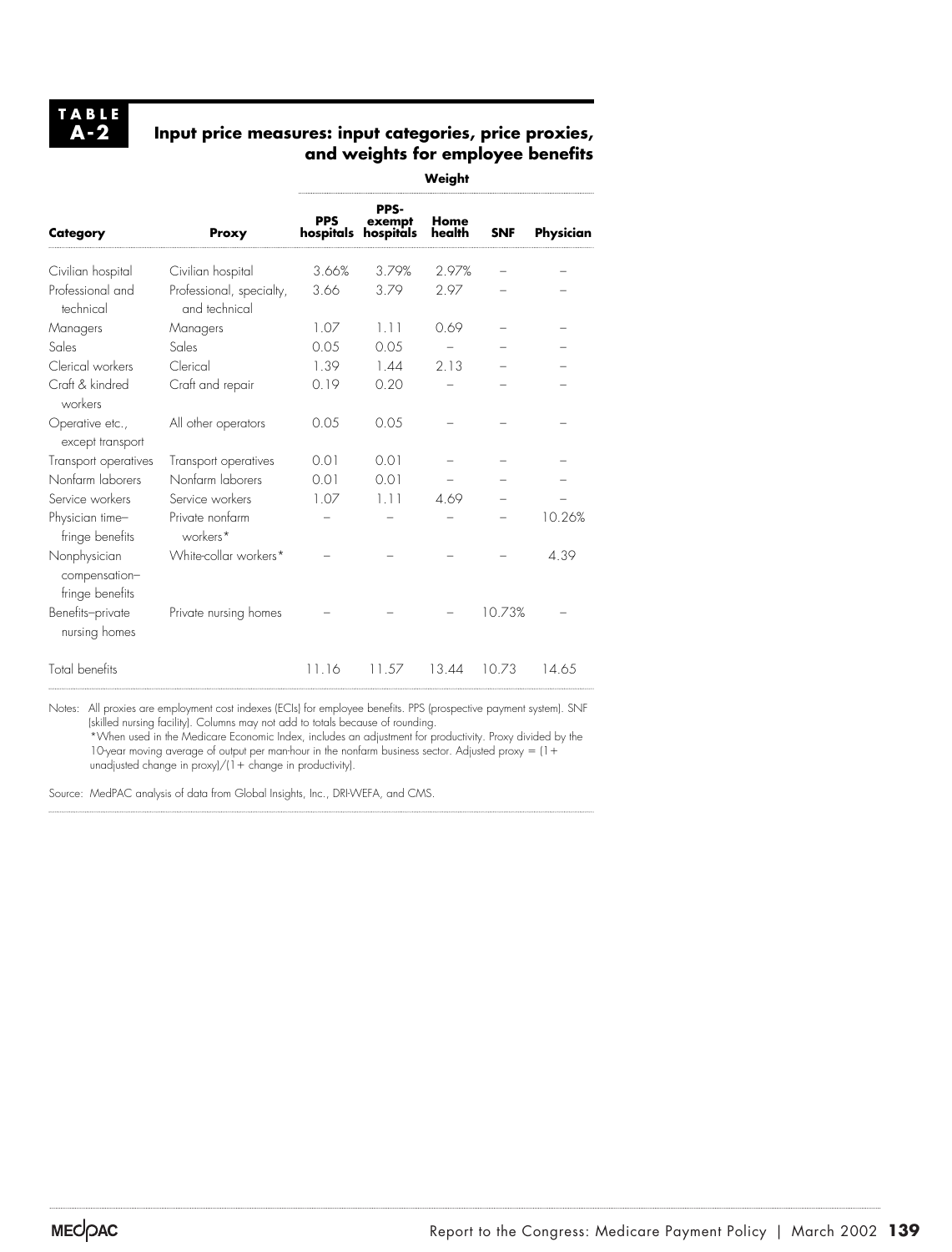

#### **Input price measures: input categories, price proxies, and weights for non-labor expenses**

|                                         |                                                                   | Weight       |                                                       |       |                          |                |  |
|-----------------------------------------|-------------------------------------------------------------------|--------------|-------------------------------------------------------|-------|--------------------------|----------------|--|
| Category                                | Proxy                                                             | <b>PPS</b>   | PPS-<br>PPS exempt Home<br>hospitals hospitals health |       | <b>SNF</b>               | Physician      |  |
| Other professional<br>fees (nonmedical) | ECI compensation for<br>professional, specialty,<br>and technical | 2.13%        | 2.10%                                                 |       | 2.63%                    |                |  |
| Malpractice insurance                   | CMS professional<br>liability insurance<br>premium index          | 1.19         | 1.08                                                  |       |                          |                |  |
| MEI-malpractice                         | Physician malpractice                                             |              |                                                       |       |                          |                |  |
| expense<br>MEI-office<br>Electricity    | cost index<br>CPI-U-housing<br>PPI-commercial electric            |              |                                                       |       |                          | 3.15%<br>11.58 |  |
| Fuels (nonhighway)                      | power<br>PPI-commercial natural gas                               | 0.93<br>0.37 | 1.01<br>0.40                                          |       | 142<br>0.43              |                |  |
| Water and sewerage                      | CPI-U-water and<br>sewerage                                       | 0.25         | 0.27                                                  |       | 0.52                     |                |  |
| Utilities                               | CPI-U-fuel and other<br>utilities                                 |              |                                                       | 0.83% | $\overline{\phantom{0}}$ |                |  |
| Pharmaceuticals                         | PPI-ethical (prescription)<br>drugs                               | 4.16         | 3.07                                                  |       | 3.01                     | 1.51           |  |
| Food: direct purchase                   | PPI-processed foods<br>and feeds                                  | 2.31         | 2.37                                                  |       | 3.20                     |                |  |
| Food: contract service                  | CPI-U-food away from<br>home                                      | 1.07         | 1.10                                                  |       | 0.94                     |                |  |
| Chemicals<br>Medical instruments        | PPI-industrial chemicals<br>PPI-medical instruments               | 3.67         | 3.75                                                  |       | 0.89                     |                |  |
| MEI-medical materials                   | and equipment<br>PPI-surgical appliances                          | 3.08         | 3.15                                                  |       |                          | 1.88           |  |
| and supplies<br>Photographic supplies   | and supplies<br>PPI-photographic supplies                         | 0.39         | 0.40                                                  |       |                          | 1.51           |  |
| Rubber and plastics                     | PPI-rubber and plastics                                           |              |                                                       |       |                          |                |  |
| MFI-medical<br>equipment                | products<br>CPI-U-medical<br>equipment and<br>supplies            | 4.75         | 4.87                                                  |       | 1.61                     | 1.51           |  |

continued on next page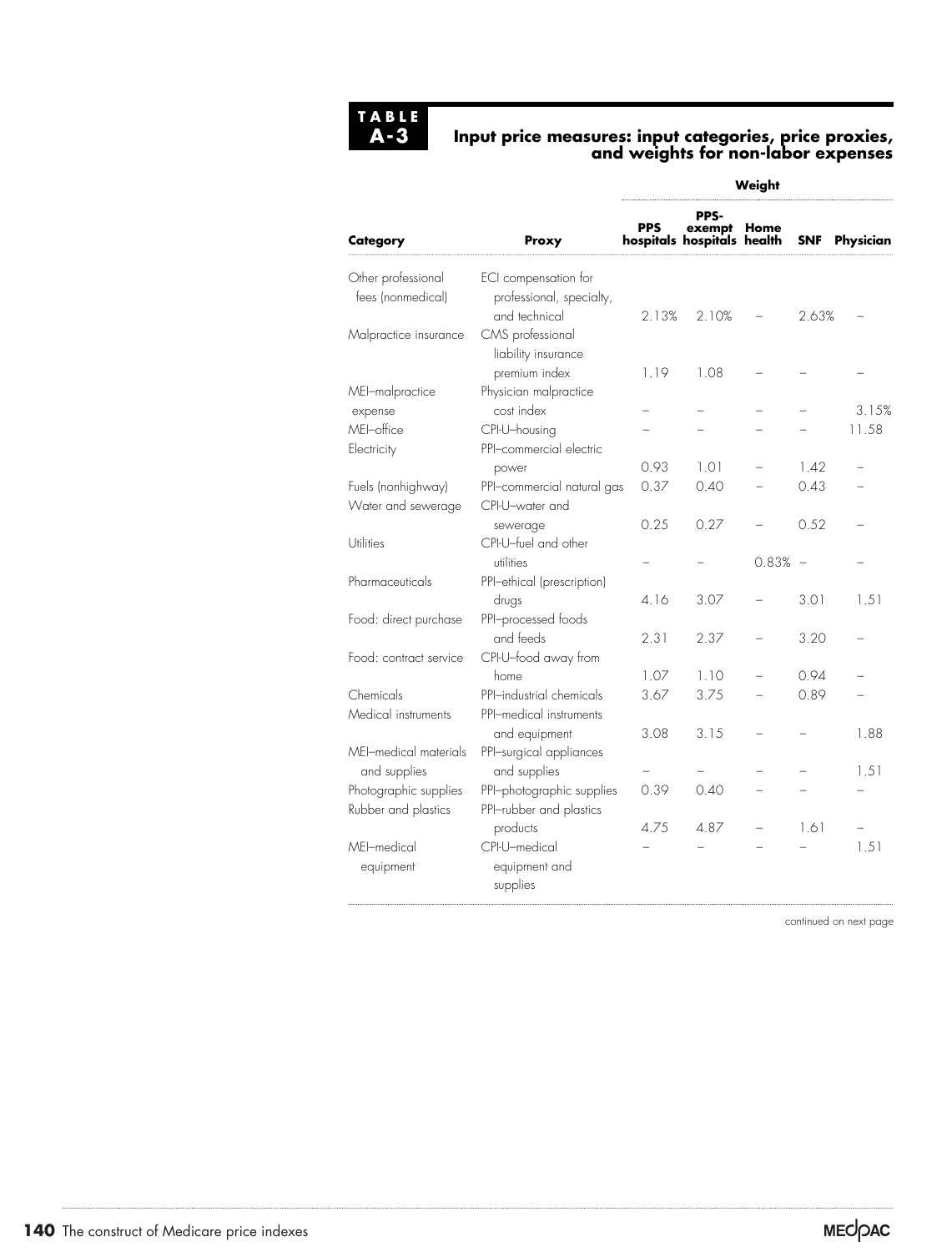**TABLE A-3**

#### **Input price measures: input categories, price proxies, and weights for non-labor expenses**

**Weight PPS-PPS exempt Home Category Proxy hospitals hospitals health SNF Physician** Paper products PPI–converted paper and paperboard 2.08% 2.18% – 1.29% – Paper products CPI-U–household paper products – – 0.53% – – Apparel PPI–apparel 0.87 0.89 Machinery and PPI–machinery and equipment equipment 0.21 0.21 Miscellaneous PPI–finished goods 2.24 2.23 products Miscellaneous PPI–finished goods products less food and energy  $-$  2.59 MEI–auto CPI-U–private transportation – – – – 1.30% Postage CPI-U-postage 0.27 0.30 – Telephone services CPI-U–telephone services 0.58 0.63 0.73 0.45 – All other: labor ECI–compensation intensive for private service occupations 7.28 5.44 – 4.09 – All other: nonlabor CPI-U-all items 0.80 0.83 – 4.06 intensive Administrative costs CPI-U-services – – 7.59 – Transportation CPI-U–private transportation – – 3.41 Insurance CPI-U–household insurance – – 0.56 – – All other CPI-U–all items less food and energy – – 5.32 – 6.30 Total non-labor 38.63 36.28 19.69 27.12 28.74

Notes: This table includes all non-labor and non-capital inputs. CMS (Centers for Medicare & Medicaid Services). CPI-U (consumer price index–all urban consumers). ECI (employment cost index). MEI (Medicare Economic Index). PPI (producer price index). PPS (prospective payment system). SNF (skilled nursing facility). Columns may not add to totals because of rounding.

Source: MedPAC analysis of data from Global Insights, Inc., DRI-WEFA, and CMS.